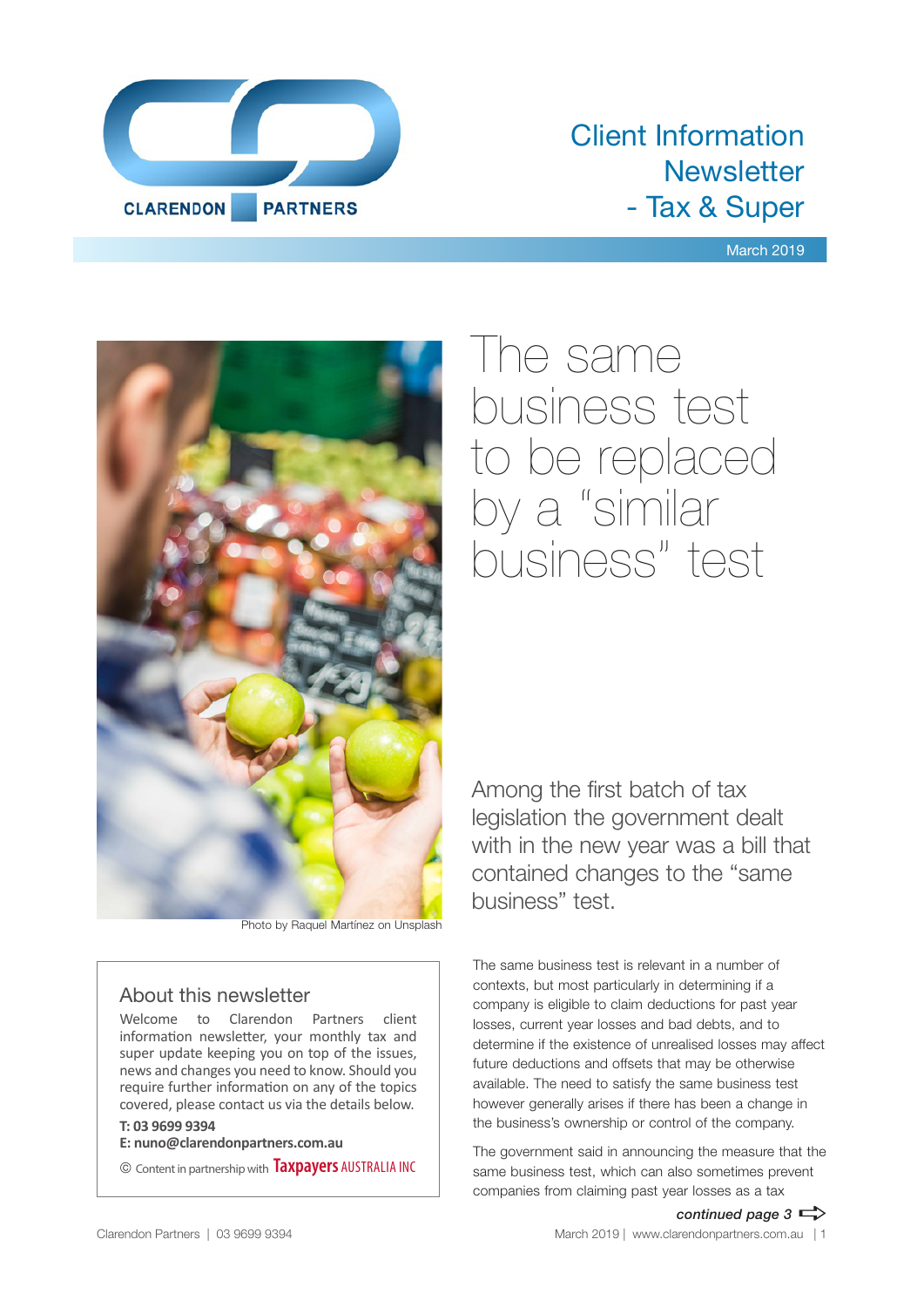Photo by Raban Haaijk on Unsplash



# **"non-compliant" payments**

From 1 July 2019, businesses will only be able to claim deductions for payments that are made to workers (employees or contractors) when the employer has complied with the payas-you-go (PAYG) withholding and other tax reporting obligations for that payment.

If the PAYG withholding rules require a business to withhold an amount from a payment that the business makes to a worker, the business must:

- withhold the amount from the payment before it is paid, and
- **•** report the amount to the ATO.

Any payments that are made where the business hasn't withheld or reported the PAYG tax are dubbed by the ATO to be "non-compliant payments", and for these an employer will not be able to claim a deduction.

Note however that if the employer makes a mistake and withholds or reports an incorrect amount, they will generally not lose their deduction — as long as the ATO is notified and a correction is made.

### PAYMENTS THAT MUST COMPLY

An employer can only claim a deduction for the following payments if they comply with the PAYG withholding rules. This includes payments:

- of salary, wages, commissions, bonuses or allowances to an employee
- of directors' fees
- **■** under a labour hire arrangement, and
- for a supply of services (except from supplies of goods and real property) where the contractor has not provided their ABN.

### NON-CASH BENEFITS

A non-cash benefit is something that is provided instead of paying cash — for example goods or services. In this case, a business still needs to report to the ATO in order for this to be classified as a compliant payment and therefore allow the employer to claim a deduction.

### CORRECTING A MISTAKE

If a business withholds an incorrect amount by mistake, they shouldn't lose their deduction. To minimise any penalties, and employer can correct their mistake by lodging a voluntary disclosure via the approved form.

*continued page 3*  $\Rightarrow$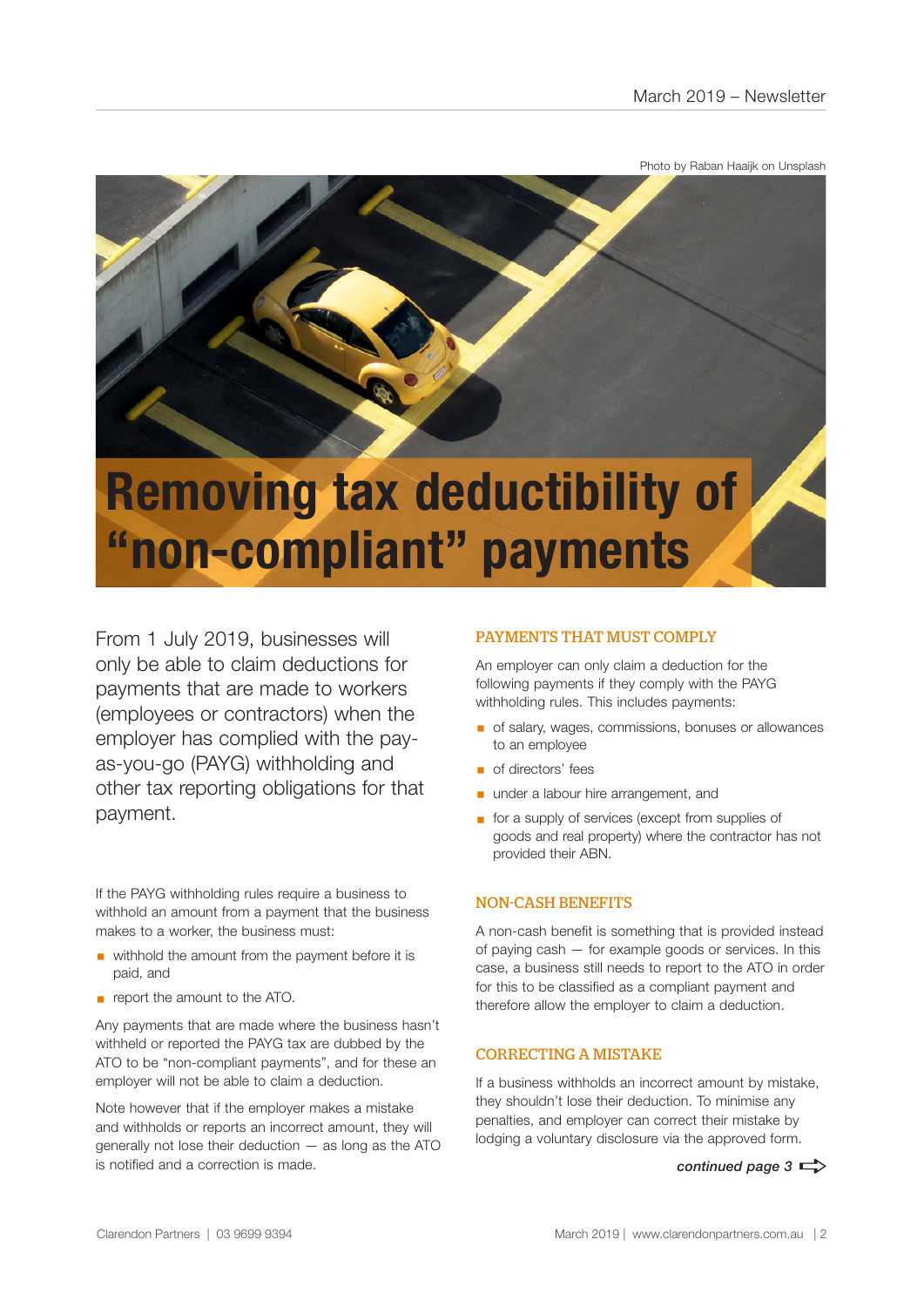### The same business test to be replaced by a "similar business" test *cont*



deduction where they have changed their business, will be relaxed and a "similar business test" introduced.

"This more flexible approach to accessing company losses will ensure that companies do not face tax penalties for innovating and risk tasking in an effort to improve their business," the government announcement said. "Loosening the inflexible rules will encourage investment and growth in our innovative businesses."

The new relaxed test applies to losses made in income years commencing from 1 July 2015.

The "similar business test" also helps work out whether a debt written off as bad can be deducted in an income year, and whether tax losses of listed widely held trusts can be used.

The government says the similar business test will encourage entrepreneurship by allowing companies to use losses in a wider range of circumstances and will

encourage companies to "seek out new opportunities, and hopefully return to profitability".

However the new test will still be required to meet four factors, including:

- the extent to which the assets (including goodwill) used to generate income were also used formerly
- the extent to which the activities and operations were also the same with the previous business
- the identity of the current business and the identity of the former business, and
- the extent to which any changes to the former business resulted from the development or commercialisation of assets, products, processes, services, or marketing or organisational methods, of the former business.

Note that the new measure is not a free-for-all however. Guidance issued by the ATO indicates that it will not be enough if a business is of a similar "type" to a previous business. It says a business is "similar" where there is an element of continuity, and that it has evolved or organically grown over time without changing its core identity or core source of income. It may not be sufficient that the change in business is a "reasonable" business decision or one that makes commercial sense if there is no continuity of the original business.

While entering a new business or new transaction may not necessarily cause the similar business test to fail (as it has been known to with the previous "same business" test) the new test may be more difficult to satisfy if substantial new business activities and transactions do not evolve from and complement the former business.  $\blacksquare$ 

#### Removing tax deductibility of "non-compliant" payments *cont*

If a business withheld the correct amount but made a mistake when reporting it, they also should not lose their deduction. However the ATO advises that they should correct the mistake as soon as possible.

### MISTAKING AN EMPLOYEE FOR A CONTRACTOR

There may be a situation where a business honestly believes their employee is acting as a contractor, and so believes they are not obliged to withhold PAYG tax from payments as the "contractor" has provided their ABN.

In this instance, although the business made a mistake and did not withhold PAYG tax from payments made to that worker, the business should generally not lose their deduction for these payments because the employer complied with the withholding obligations for a contractor. Again, a correction will need to be made via the approved form.

Remember also that should PAYG withholding obligations not be met, apart from losing a deduction there is also the prospect of having to face the already existing penalties that apply for both failing to withhold and failing to report such amounts to the ATO.  $\blacksquare$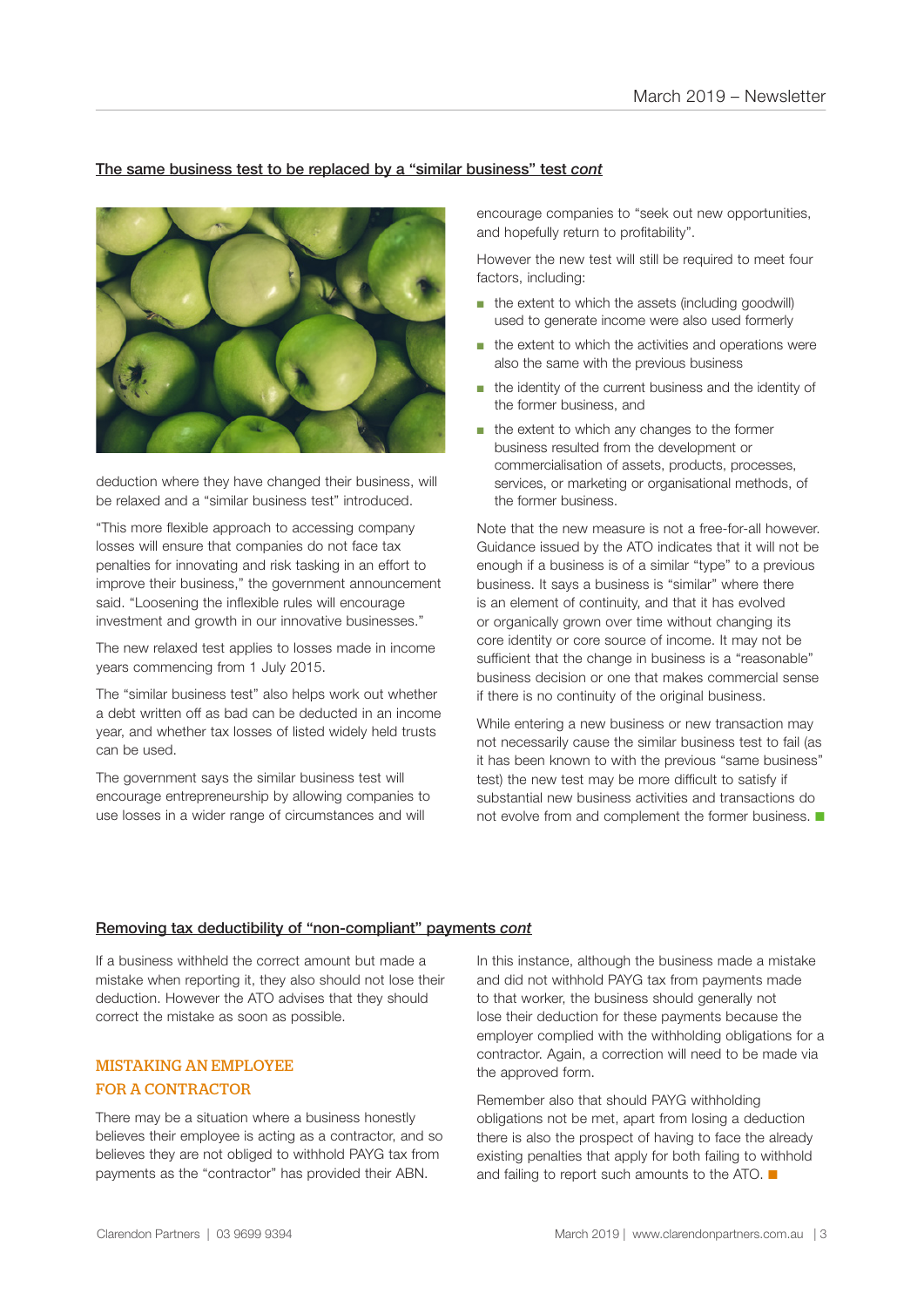

Photo by rawpixel on Unsplash

Australians have been taking full advantage of the offerings on the digital marketplace with gusto for years now, but it has only been relatively recently that the rules for goods and services tax (GST) have caught up.

With the purchase of digital products such as the streaming or downloading of movies, apps, and e-books and much more trending exponentially more popular, it is pertinent to run over the law that applies GST to digital products and services imported by Australian consumers.

Effective 1 July 2017, GST now applies to digital products and other services imported by Australian consumers. Affected supplies that are caught by the new law include not only the streaming or downloading of movies, music, apps, games, e-books, online supplies of software, digital trade journal/magazine subscriptions and other digital products, but also offshore services such as website design, publishing services, consultancy and professional services (for example, legal advice, architectural services and so on).

### Australian consumer

The concept of an "Australian consumer" is central to the new law. GST will only apply where the supply is imported by an Australian consumer. This requires that both of the following conditions are met:

- 1) the recipient is an Australian resident for tax purposes, and
- 2) either the recipient is not registered for GST or, if they are registered, the recipient does not acquire the supply for use in their business. Therefore, if the recipient is an Australian resident and makes the acquisition solely or even partly for business purposes, GST will not apply.

*continued overleaf*  $\Rightarrow$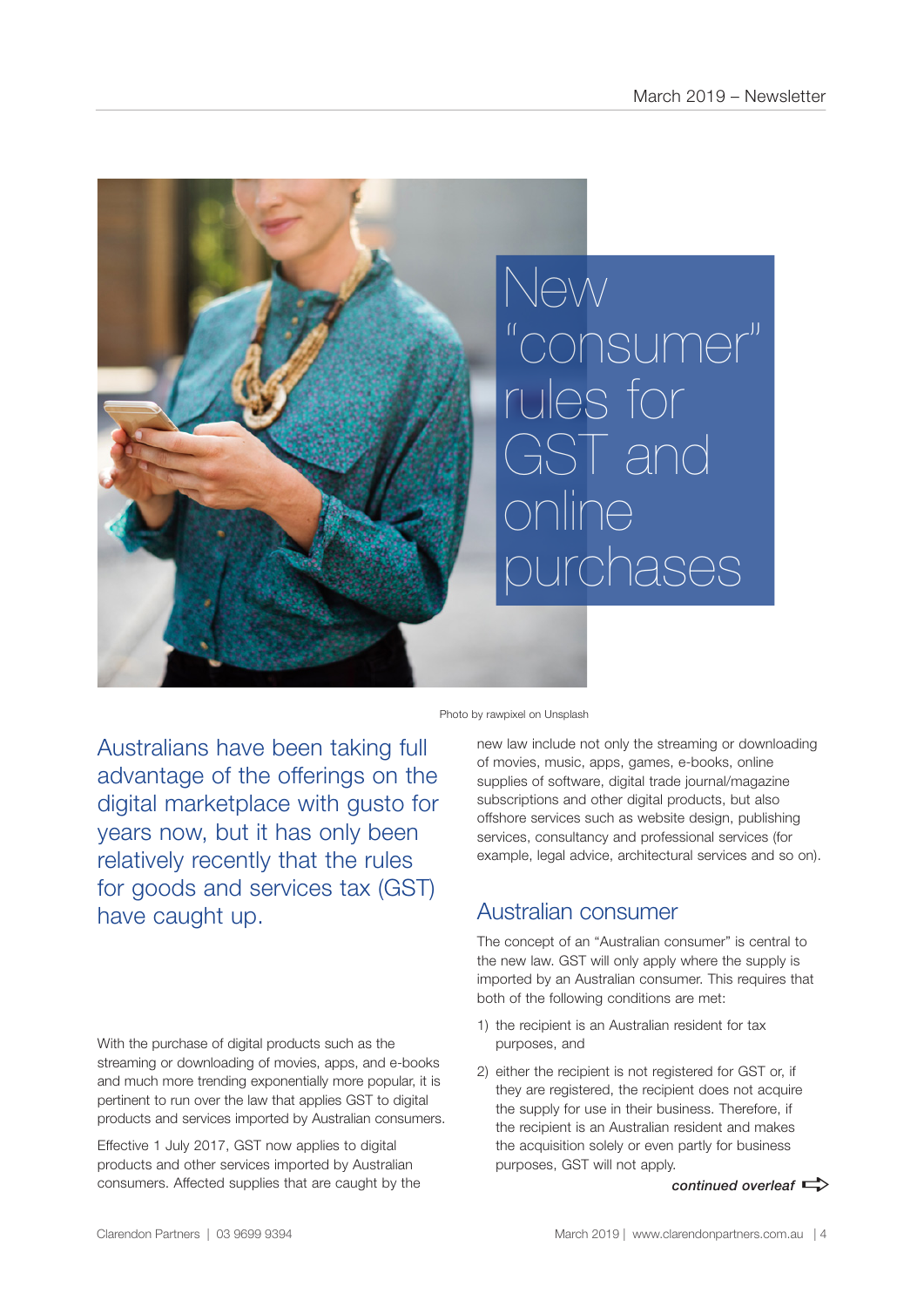### New "consumer" rules for GST and online purchases *continued*

### Safeguards for suppliers

In many cases, the foreign supplier may have only a limited ability to assess the residency and GST registration status of the recipient (in determining whether they are an Australian consumer). To overcome this, safeguards are built into the legislation that provide that the non-resident supplier can treat the supply as non-taxable where:

- they have taken reasonable steps to obtain information regarding whether the recipient is an Australian consumer, and
- having taken these steps, reasonably believe that the recipient is not an Australian consumer.

These safeguards apply (meaning no GST is required to be charged) even where it is later found that the supply is indeed taxable.

On the other hand, where the non-resident supplier believes the recipient is registered for GST (and is therefore not an Australian consumer) then they may treat the supply as GST-free but only where the recipient has provided to them:

- their ABN, and
- a declaration or other information that the recipient is registered for GST (a declaration that can be in any form, including verbal).

### Simplified registration

In acknowledgement of the compliance challenges faced under the new law, the ATO has designed a simplified/limited electronic GST registration and payment process for non-resident businesses that make or intend to make sales of imported services or imported digital products to Australian consumers. This fully secure online platform allows businesses to register, lodge and pay the Australian GST online, manage account details, as well as authorising others to access their account. To register and use this platform, nonresident businesses:

- are not required to prove their identity
- use an ATO reference number instead of an ABN
- cannot claim GST credits for acquisitions made in the course of making a taxable supply
- cannot issue tax invoices or adjustment notes
- must lodge GST returns and pay GST quarterly
- can pay electronically via SWIFT bank transfer or credit card.

Alternatively, non-resident businesses can register for GST in the standard way. If this option is adopted these businesses will require an ABN, can claim GST credits, must issue tax invoices (unless the supply is less than \$82.50 [including GST]), and must complete activity statements to report and remit GST to the ATO.  $\blacksquare$ 

## TAKEAWAY POINTS

- Affected non-resident suppliers need to ensure compliance with GST registration requirements and consider whether to apply for simplified or standard registration
- **n** Despite the safeguards built into the new rules, non-resident suppliers face a significant burden in determining whether customers are an "Australian consumer". This may require them to upgrade their systems
- To avoid GST being charged, GST-registered recipients need provide their ABN and advise of their GST registration status at the time of purchase.

This information has been prepared without taking into account your objectives, financial situation or needs. Because of this, you should, before acting on this information, consider its appropriateness, having regard to your objectives, financial situation or needs.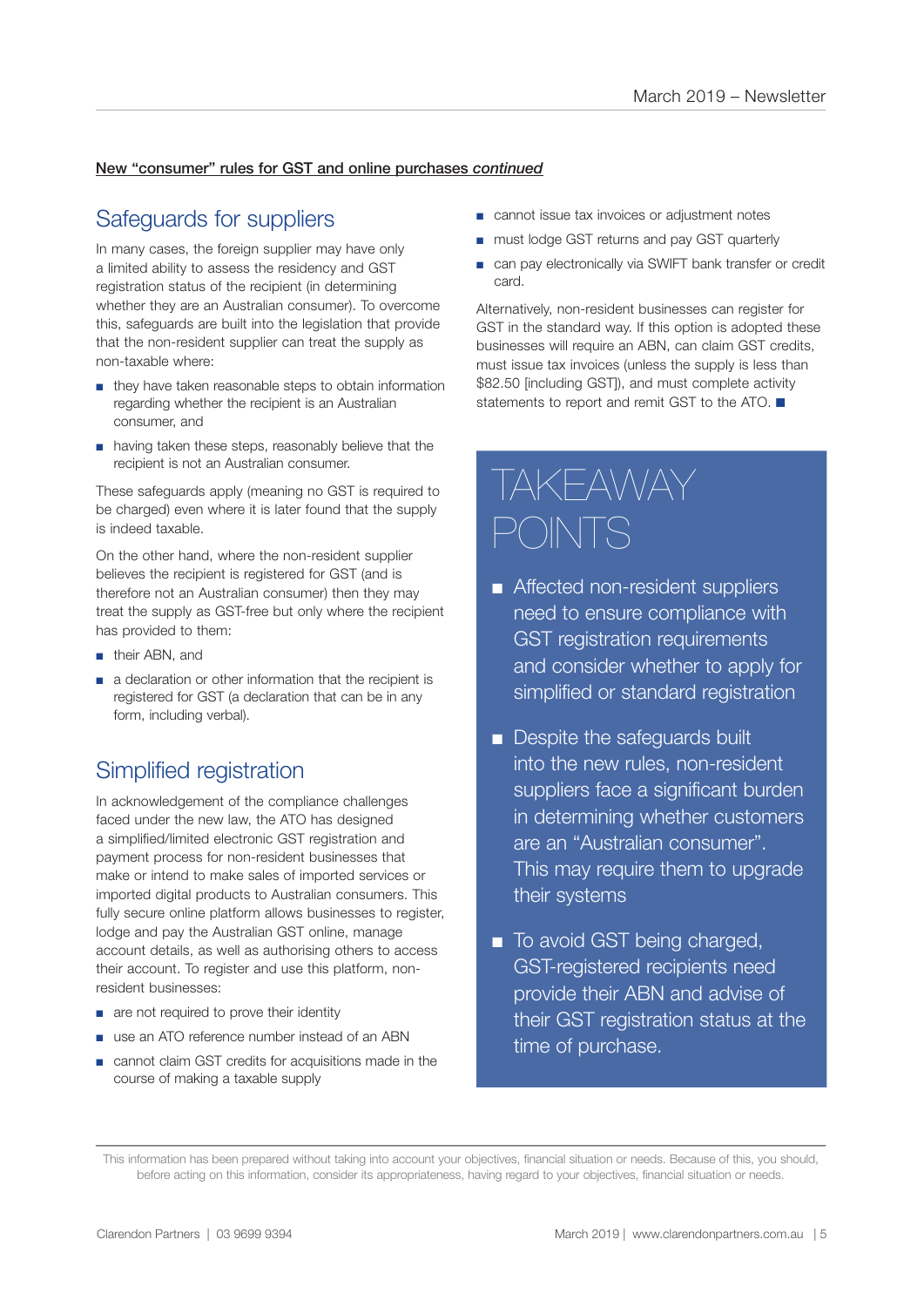

### **Rental travel expenses mostly off the table**

Photo by Holger Link on Unsplash

The ATO recently highlighted significant non-compliance with the rules prohibiting taxpayers claiming travel expenses related to residential rental properties.

Late last calendar year, the ATO revealed that it had identified 26,000 taxpayers who had incorrectly claimed deductions for travel to rental properties during tax time 2018, despite recent changes to the law in this area.

New rules, introduced just over a year ago (and therefore perhaps not ingrained in many people's minds), mean that investors can no longer claim travel expenses relating to inspecting, maintaining or collecting rent for a residential rental property as deductions, unless they are carrying on a rental property business or are an excluded entity.

This measure was introduced to address concerns that some taxpayers were claiming travel deductions without correctly apportioning costs where there was a private component to the travel, or claimed travel costs that were exclusively for private purposes.

The changed rules mean that travel expenditure incurred in gaining or producing assessable income from residential premises is not deductible unless incurred by certain institutional entities or incurred in the course of carrying on a business.

### EXCLUSIONS

The legislation is primarily targeted at individual landlords who are not in business. Travel deductions can continue to be claimed by the following taxpayers who own residential rental property:

■ corporate tax entities (companies, corporate limited partnerships, corporate unit trusts, and public trading trusts)

- **■** superannuation plans that are not an SMSF
- public unit trusts
- managed investment trusts, and
- unit trusts or partnerships where every entity is of the types listed above.

Taxpayers carrying on a commercial business of renting residential properties, such as owners of hotels, motels, boarding houses, are also exempted.

Note that the ATO's view is that it is quite rare that individuals who own standalone residential rental properties are carrying on a business, even where they own multiple standalone properties.

This is in spite of several court case decisions seemingly giving scope to an argument that a taxpayer who owns a portfolio of standalone residential properties could be deemed to be carrying on a business, and therefore should continue to be able to claim travel expenses. However this will depend on individual circumstances, and the number of properties would need to be significant — certainly more than just a couple.

### RESIDENTIAL INVESTMENT PROPERTIES

The changes apply to "residential properties", which takes on its ordinary tax law meaning of land or buildings that are occupied as a residence and are capable of being occupied as a residence. This can include a "floating home" and commercial residential premises such as a boarding house.

*continued overleaf*  $\Rightarrow$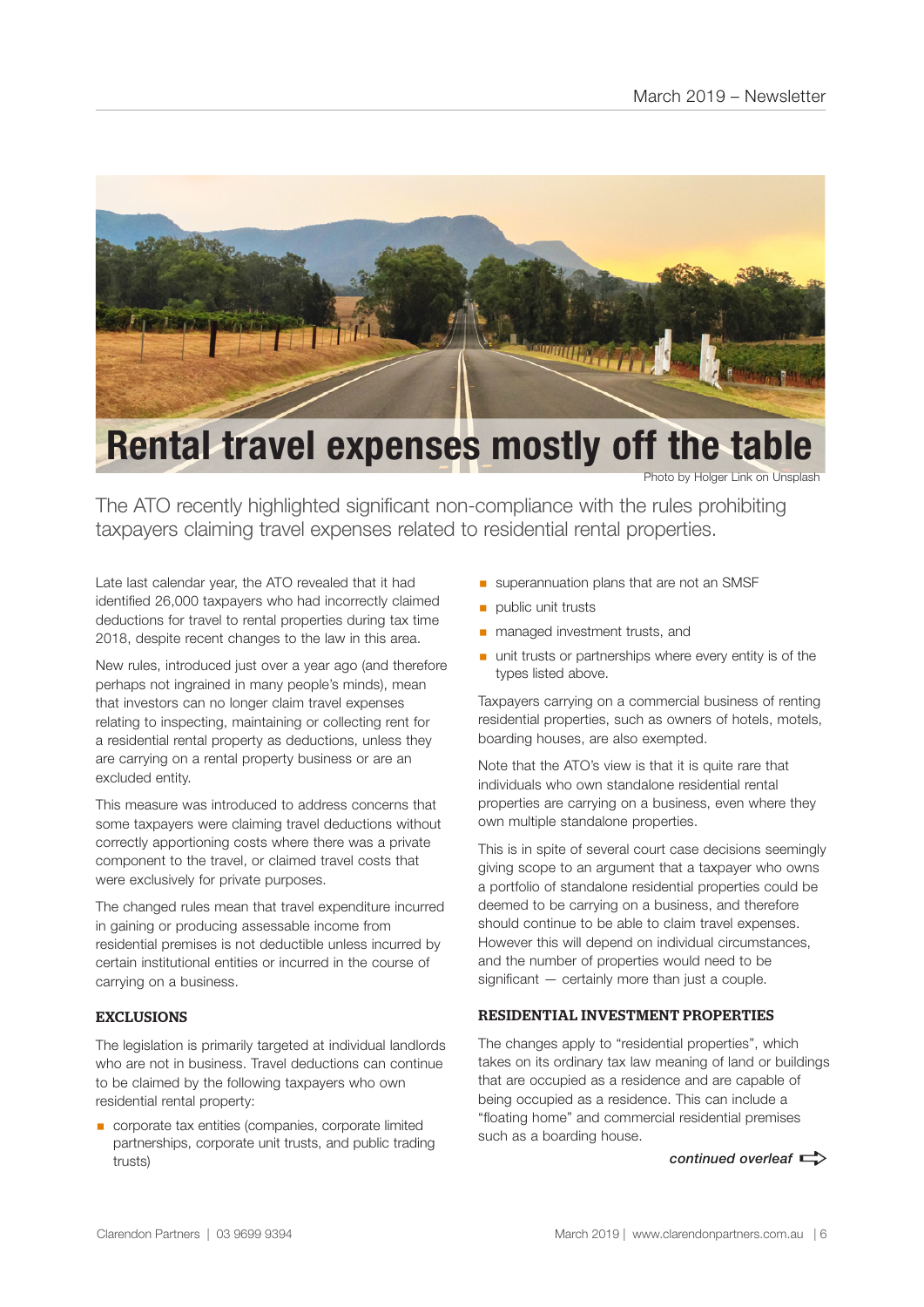### Rental travel expenses mostly off the table *continued*

Whether a property is residential in nature is determined by the property's physical characteristics. It would be expected therefore that the property has characteristics such as kitchen facilities, shower, toilet, laundry, bedrooms and so on. However not all premises that have such facilities are residential premises to be used predominantly for residential accommodation.

If it's apparent from the physical characteristics of a premises that its suitability for living accommodation is merely ancillary to its main function, the premises is not a residential premises for the purposes of the new rules. For example, a multiple-story office block that has open spaces for cubicles and desks, and smaller separate offices, may also contain kitchen and toilet facilities. Despite this, such premises are not residential in nature.

Note that under the new rules, where you are not using the property to derive rental income but are using it for other income-producing purposes (for example, you are using it in a business) travel will continue to remain deductible. This exception accommodates cases where residential premises are converted and used by a professional, such as a doctor or dentist, to operate their business.

Where there is a mix-use of the property, each trip to the property must be considered on its merits, and if necessary the expenses apportioned.

### CAPITAL GAINS

Travel expenditure that is prevented from being deducted by the new rules cannot form part of any element of the cost base or reduced cost base of residential premises for CGT purposes. Consequently, the travel expenses that are no longer recognised on a taxpayer's revenue account are also prevented from being recognised on their capital account.

#### TRAVEL EXPENSES

The new law is broad in scope and denies deductions for not only travel to the property for the purposes of inspecting, maintaining or collecting rent for example, but also travel undertaken that's related to the property but not to the actual property itself.

This includes travel to a body corporate meeting, or to visit the real estate property manager to discuss the property, or travel to buy and install assets used in the rental property. The prohibited deductible travel expenditure under the new rules includes:

- motor vehicle expenses
- taxi, Uber or hire-car costs
- airfares
- **public transport costs, and**
- meals and accommodation related to the travel.

#### ALL IS NOT LOST

A question that may be exercising investment property owners is whether travel to see a tax agent is deductible when preparing a tax return in relation to a residential property's income and expenses.

The good news is that the new law does not apply where travel expenses are incurred to visit a tax agent for the purposes of preparing and lodging an income tax return that happens to include rental income and deductions. This is because such expenses relate to the management of your income tax affairs (which is made specifically deductible under the existing rules), and not to the gaining or producing assessable income from the use of residential premises for residential accommodation.

### CONSIDERATIONS GOING FORWARD

Virtually all travel related to earnings from residential rent – provided that it is not as part of a business – is now denied a deduction, and is not claimable under other provisions of the tax rules.

You can still claim a deduction for the cost of employing other parties to carry out tasks on your behalf. This includes enlisting real estate agents to carry out property management services, such as inspections, or hiring tradespeople for repairs and/or maintenance. Indeed, where the travel expenses are significant (and now no longer deductible) it may be a smart option to consider engaging the services of these other parties.  $\blacksquare$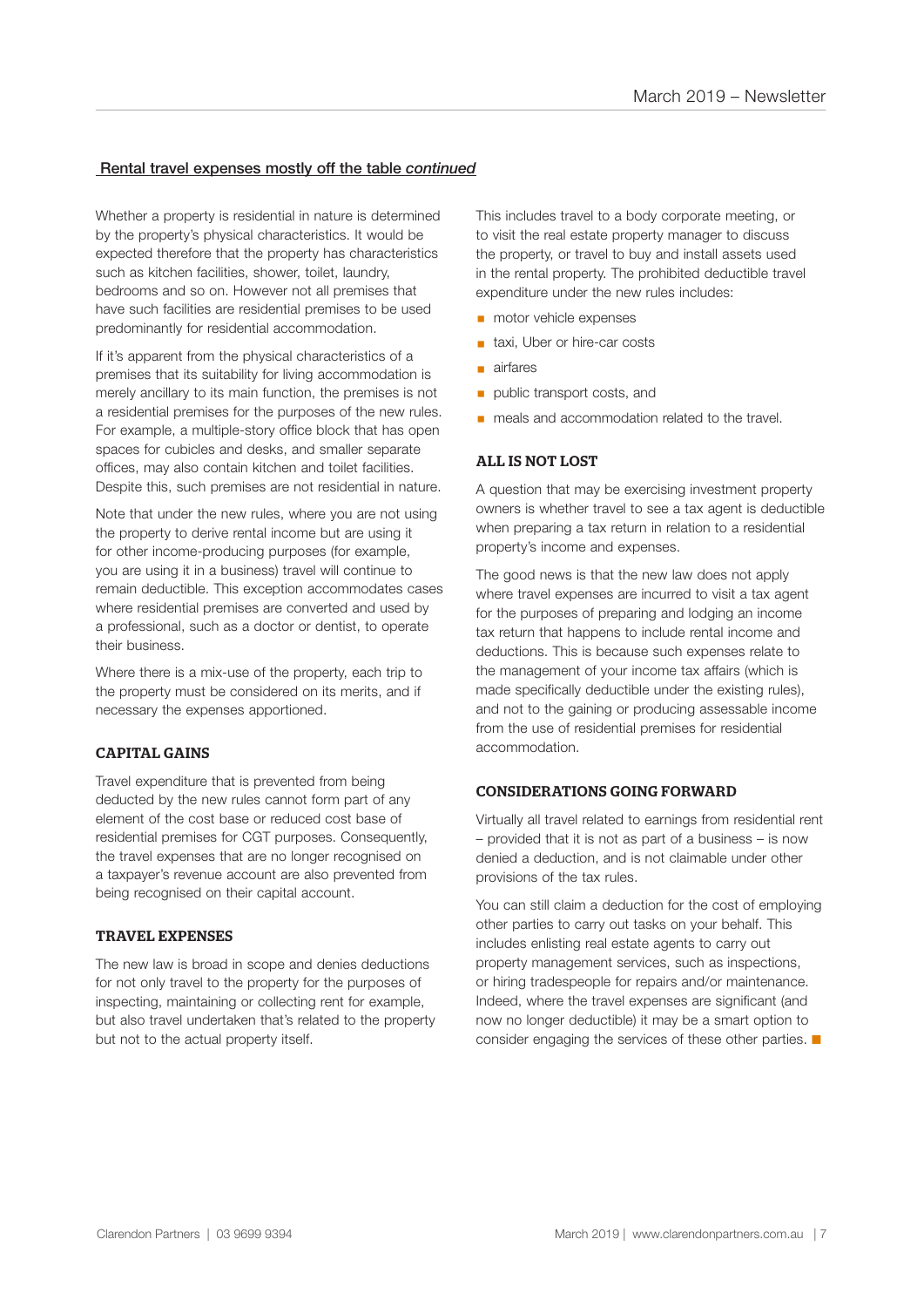

Photo by danny howe on Unsplash

# When valuations of property are important for tax

There are times when getting a valuation becomes necessary, especially to estimate the cost of transactions that are not arm'slength or when no actual cash changes hands.

A common example of this is in respect of property, and especially for transactions when a valuation is necessary for tax purposes.

For example, let's say that Humbert transfers his rental property to his daughter Dolores for no consideration. The tax law, specifically the CGT rules, requires that the transfer be made at "market value". If Humbert has held the property for a lengthy period of time and the property has increased significantly in value at the time of transfer. then he could be up for quite a hefty CGT bill, even with the general discount. This is so even though he has not received a single cent by gifting his property.

In order to work out the extent of any capital gain, Humbert will need to obtain an appropriate market valuation of the property that appropriately reflects an arm's length value.

The ATO has issued warnings in the past about penalties that could arise when valuations are not done correctly. A general understanding of how the ATO expects valuations to be done could be necessary so there are no nasty surprises with the annual assessment.

### WHAT DOES THE ATO CONSIDER AN APPROPRIATE VALUATION?

It is recognised by valuation professionals, and has been tested in the courts, that particular valuation methods are more appropriate for some valuations than others based on the information available.

While the ATO admits that the process of valuing an asset can range from being simple to complex, the principles at work remain constant. One of these constants is the concept of market value based on the highest and best use of the asset in question.

The market value should use the most appropriate valuation method. For commodity products, the comparable arm's length sales data is considered the most appropriate method, or for a mature company, discounted cash flow or a multiple of Earnings Before Income Tax (EBIT). Many valuations also use one or more secondary methods to cross-check the value determined from the primary method.